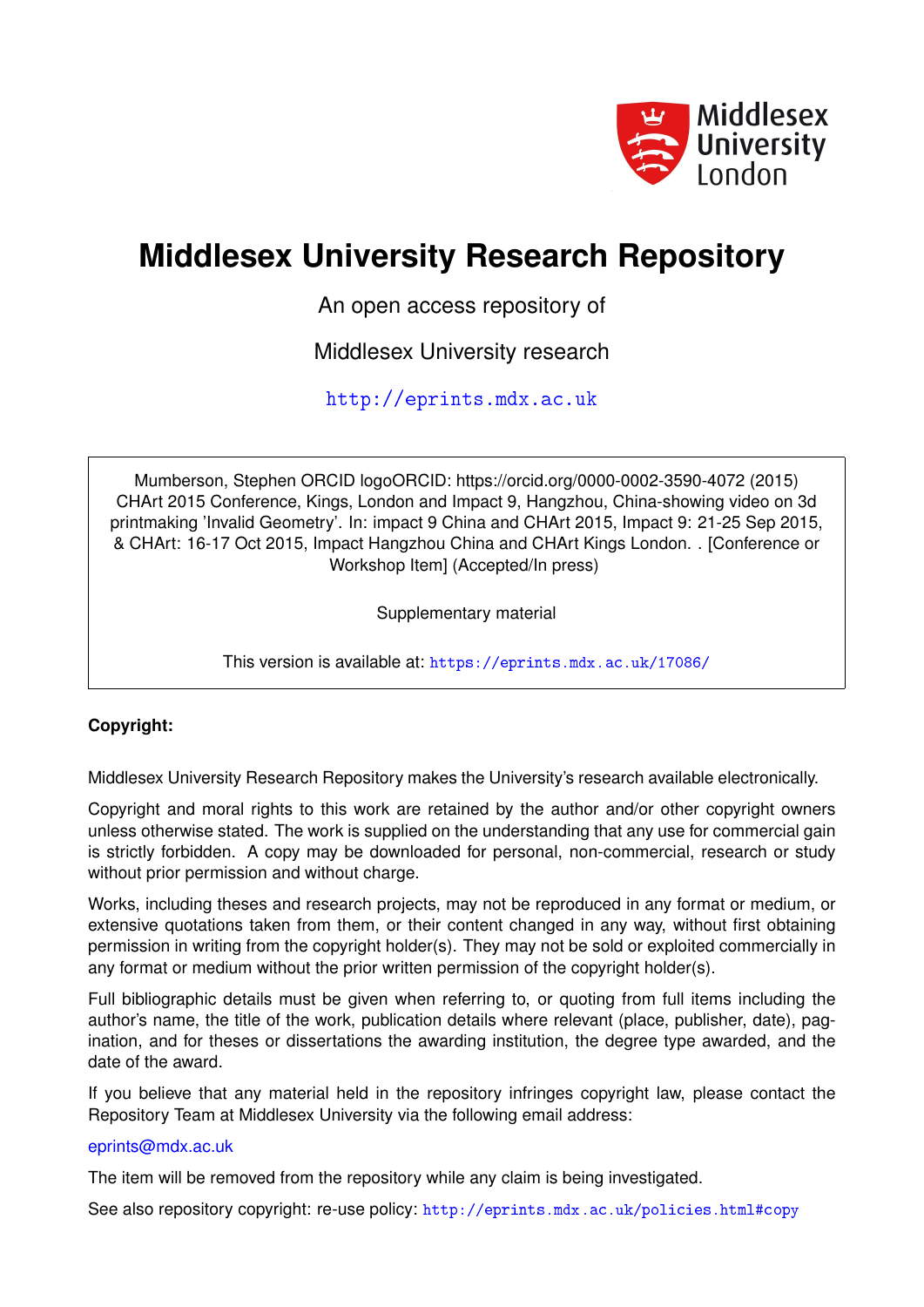Stephen Mumberson- Ass.Prof Middlesex University ,London ,England.

"Invalid Geometry "

## (application for Poster Presentation) Printmaking in the Post-Print Age

I am in the process of completing a six minute animation /interview made from the original drawing in solid works software ,the completed 3D prints and interview by the animator which is centered on my work in rapid prototyping. The animator has worked with me to produce , Kevin Coldgate I commissioned to produce a short animation and interview to explain my approach and visualize the process of the formation and creation of individual works –that were then printed in a high resolution HP 3D Printer .In the video the back up drawing printing and finial objects are visualized through animating from the original virtual drawings and sources. The interview formed from an edit down of a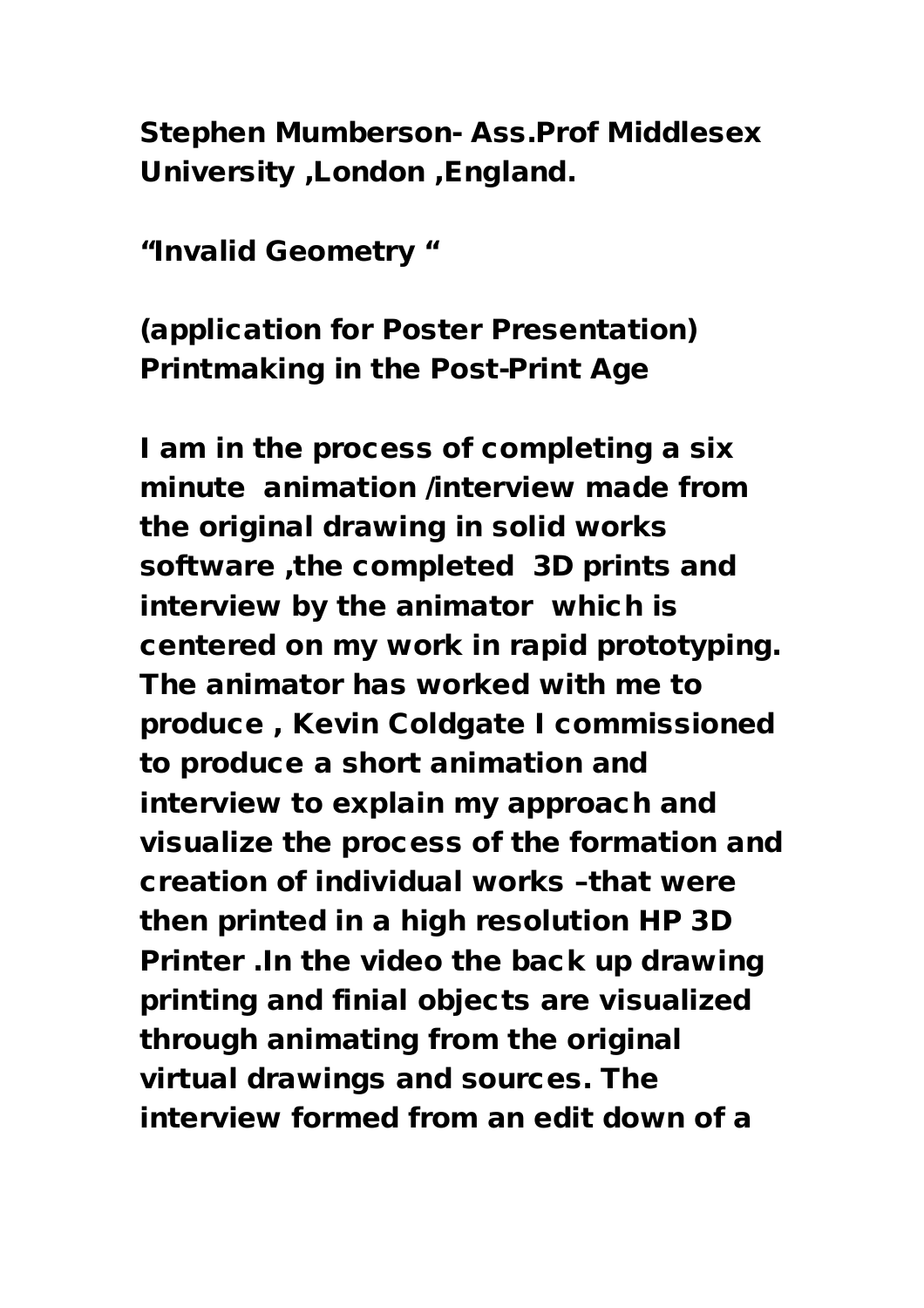### 45 minute interview into a direct summation of the ideas ,processes and

<u>2</u>

position taken to the work as a form of contemporary printmaking . I take the position that the results produced from the printer are the work –that the 3D print should be seen as the completed printed art work. I also connect long history of my desire to create a printed work in three dimensions. This I had previously produced by printing transfers on to found forms or objects . Using the 3D printer created the first possibility of creating a thought directing in to a drawn form which holds it method of printing with the structure of the finial 3D prints. For many the materials used for rapid prototyping are seen as lest noble , merely the product of the process of its production . But for me the recording of the printing process and the formal qualities produced by the layering method of the printing .The archaeology